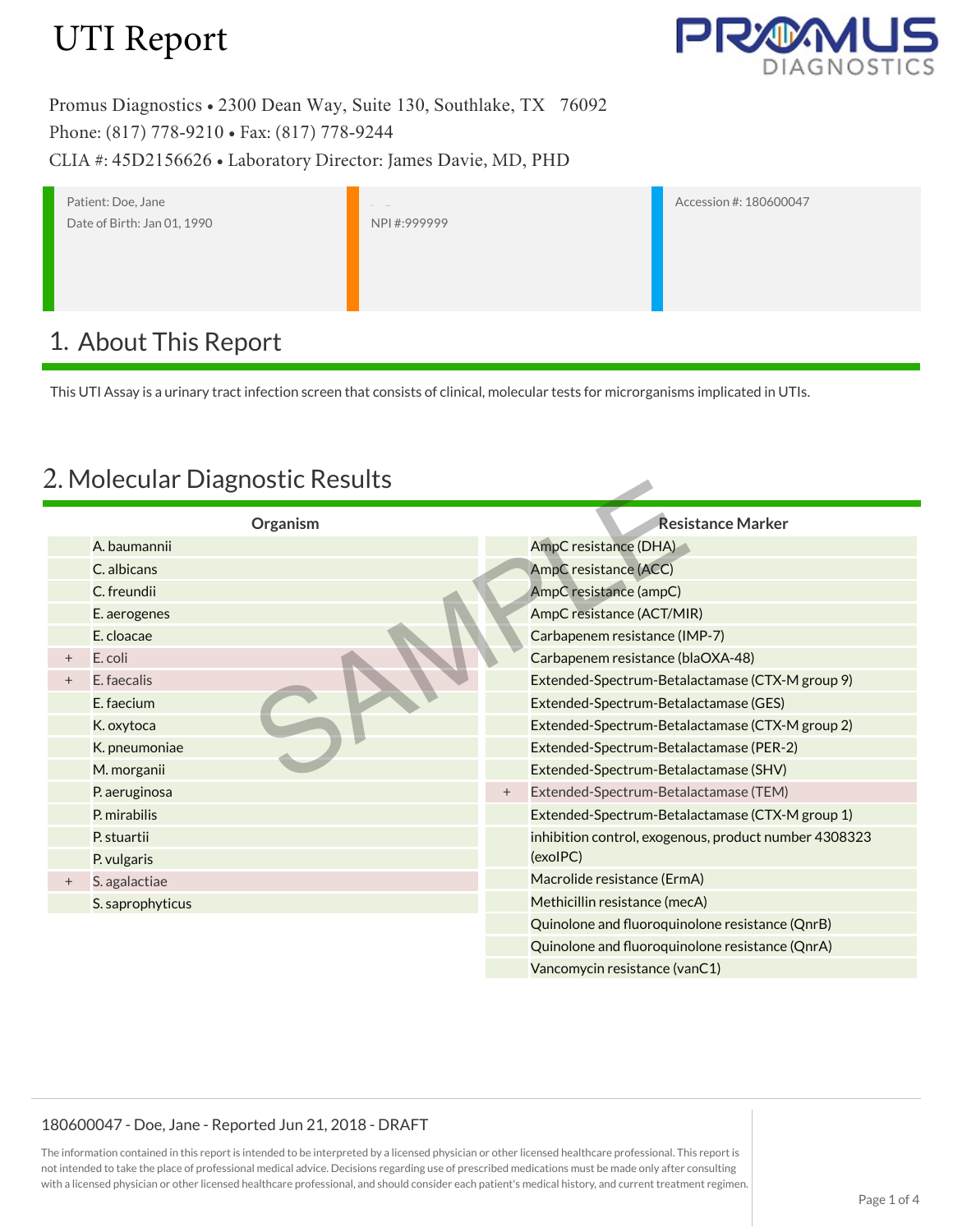

### **Legend**

Guidance

- H = High growth of bacteria
- M = Moderate growth of bacteria
- L = Low growth of bacteria
- = No growth of bacteria

### Abundance of Assayed Microorganisms



#### 1. Extended-Spectrum-Betalactamase

### 180600047 - Doe, Jane - Reported Jun 21, 2018 - DRAFT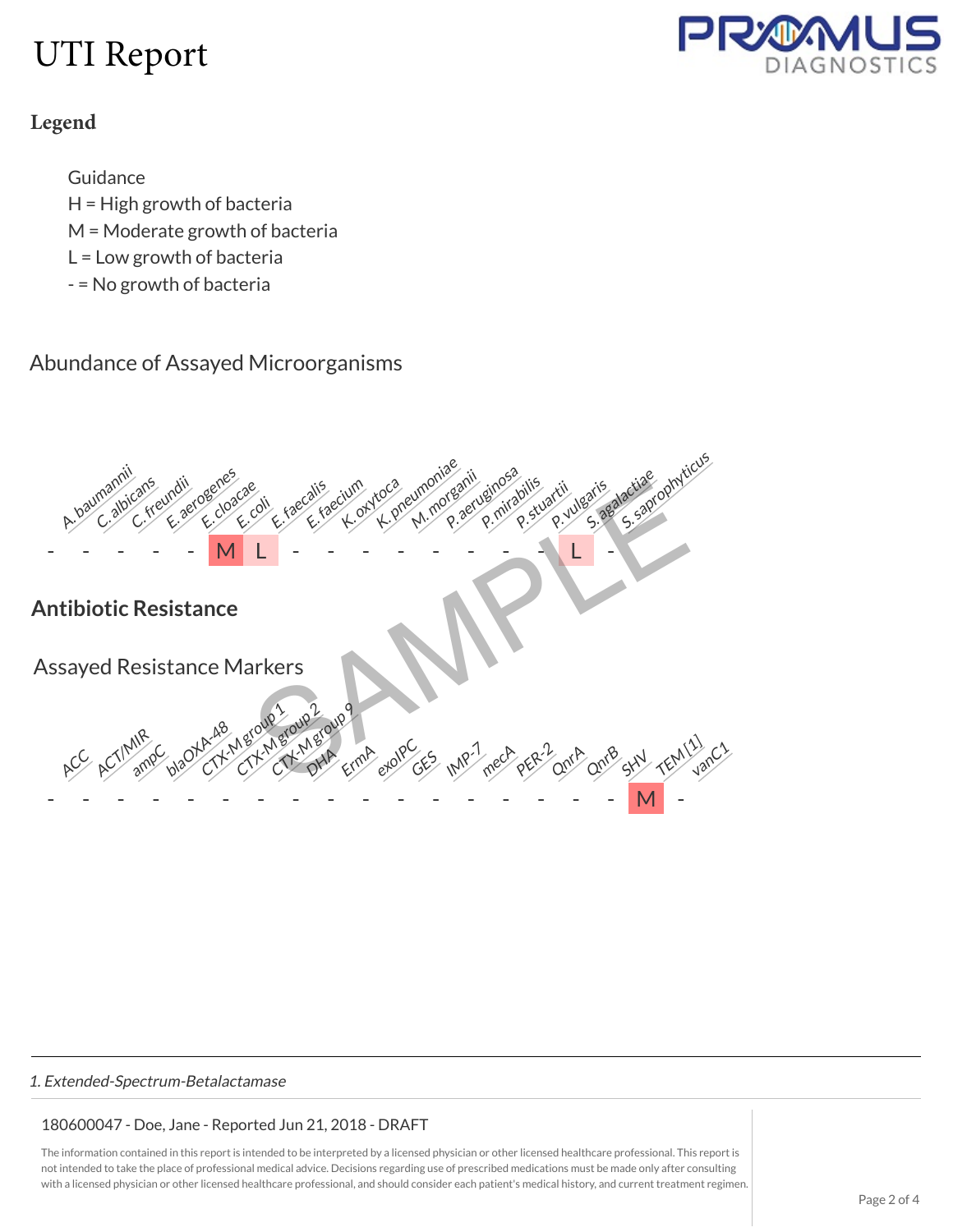

## 3.Microorganisms Tested by <sup>P</sup>romus <sup>D</sup>iagnostics, LLC

| Organism/Assay       | ctMean | Presence            |
|----------------------|--------|---------------------|
| A. baumannii         | N/A    | Not Detected        |
| ACC                  | N/A    | Not Detected        |
| <b>ACT/MIR</b>       | N/A    | Not Detected        |
| ampC                 | N/A    | Not Detected        |
| blaOXA-48            | N/A    | Not Detected        |
| C. albicans          | N/A    | Not Detected        |
| C. freundii          | N/A    | Not Detected        |
| CTX-M group 1        | N/A    | <b>Not Detected</b> |
| CTX-M group 2        | N/A    | Not Detected        |
| CTX-M group 9        | N/A    | Not Detected        |
| <b>DHA</b>           | N/A    | Not Detected        |
| E. aerogenes         | N/A    | Not Detected        |
| E. cloacae           | N/A    | Not Detected        |
| E. coli              | 21.5   | Detected            |
| E. faecalis          | 27.417 | Detected            |
| E. faecium           | N/A    | Not Detected        |
| ErmA                 | N/A    | Not Detected        |
| exolPC               | N/A    | <b>Not Detected</b> |
| <b>GES</b>           | N/A    | Not Detected        |
| $IMP-7$              | N/A    | Not Detected        |
| K. oxytoca           | N/A    | <b>Not Detected</b> |
| K. pneumoniae        | N/A    | Not Detected        |
| M. morganii          | N/A    | Not Detected        |
| mecA                 | N/A    | Not Detected        |
| P. aeruginosa        | N/A    | Not Detected        |
| P. mirabilis         | N/A    | <b>Not Detected</b> |
| P. stuartii          | N/A    | <b>Not Detected</b> |
| P. vulgaris          | N/A    | <b>Not Detected</b> |
| PER-2                | N/A    | Not Detected        |
| QnrA                 | N/A    | <b>Not Detected</b> |
| QnrB                 | N/A    | Not Detected        |
| <i>S. agalactiae</i> | 30.617 | Detected            |
| S. saprophyticus     | N/A    | Not Detected        |
| <b>SHV</b>           | N/A    | Not Detected        |
| <b>TEM</b>           | 21.159 | Detected            |
| (Extended-Spectrum-  |        |                     |
| Betalactamase)       |        |                     |
| vanC1                | N/A    | Not Detected        |

Limitation: An absence of detection does not imply the absence of microorganisms other that those listed or does not exclude the possibility that the target sequence is present below the limit of detection. The UTI Report does not take into consideration patient historu, drug-drug interation, drug sensitivity, and/ or allergies. It is the responsibility of the physician to determine appropriate drug and dosing choices based on all available data.

SAMPLE

Methodology: Array based assays simultaneously detect a wide array of bacteria, viruses, and parasites at analytical sensitivity and specificity >99%.

#### 180600047 - Doe, Jane - Reported Jun 21, 2018 - DRAFT